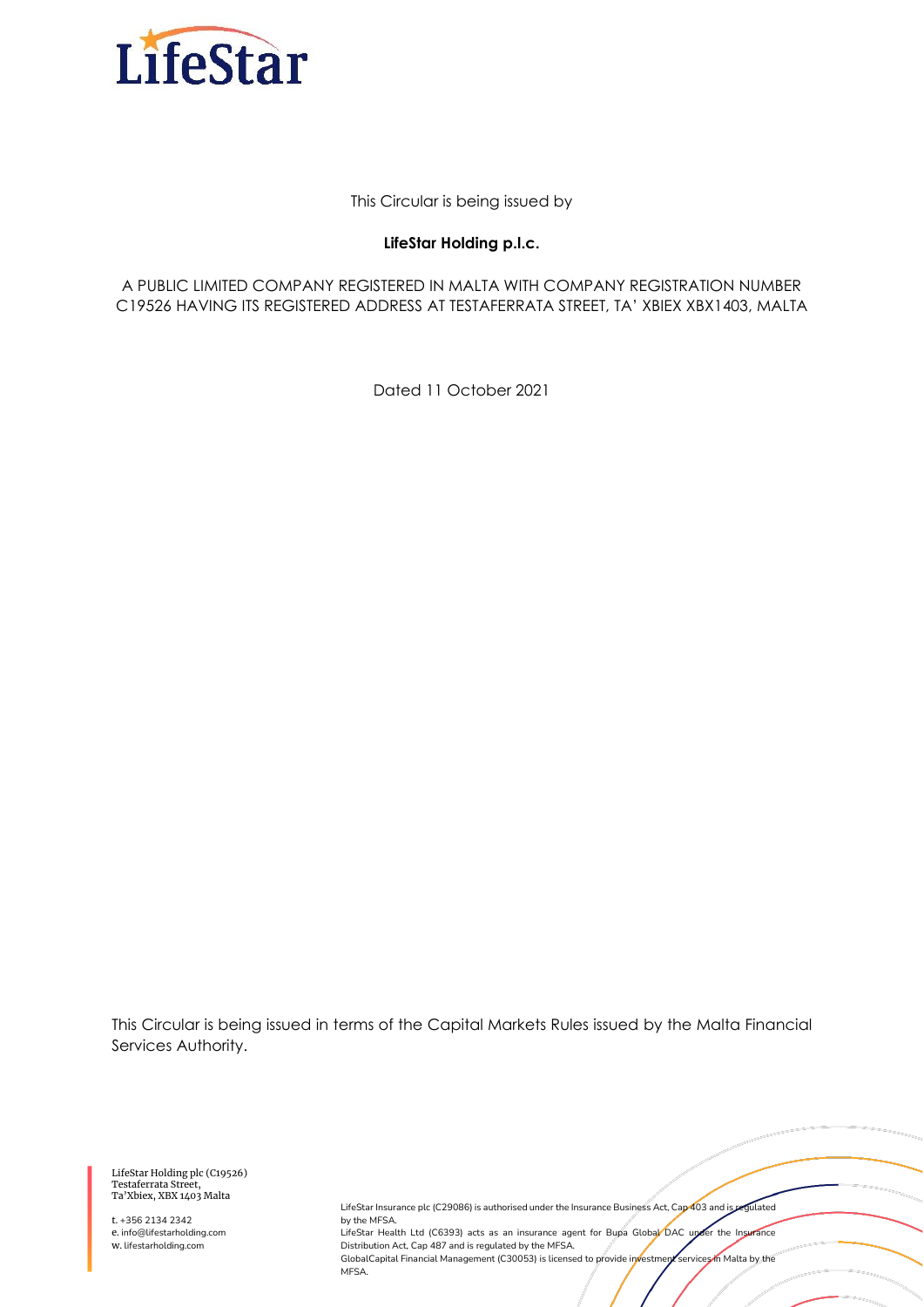

#### IMPORTANT INFORMATION

The purpose of this Circular (the "**Circular**") is to provide information to the shareholders of LifeStar Holding p.l.c. (the "**Company**"), in compliance with the laws of Malta and the Capital Markets Rules issued by the Malta Financial Services Authority.

I**f you have sold or transferred any or all of your shares in the Company, you should at once, hand this Circular and any accompanying documents to the purchaser or transferee or to the person through whom the sale or transfer was effected for onward transmission to the purchaser or transferee.**

**SHAREHOLDERS SHALL BE REQUESTED TO VOTE ON THE ISSUES AND MATTERS DESCRIBED HEREIN AT THE FORTHCOMING ANNUAL GENERAL MEETING. IN THE EVENT THAT SHAREHOLDERS RECEIVING THIS DOCUMENT ARE IN ANY DOUBT AS TO THE IMPORT OF THIS DOCUMENT OR AS TO ANY ACTION REQUIRED OF THEM, THEY ARE URGED TO CONSULT THEIR INDEPENDENT PROFESSIONAL ADVISERS.**

This Circular contains information about a resolution (the "**Resolution**") that is being proposed in connection with the special business being proposed at the Annual General Meeting of the Company to be held on the 09 November 2021 (the "**AGM**"). It is being sent to all shareholders (the "**Shareholders**") entitled to attend and vote at that meeting to enable them to understand better the general nature of the Resolution that is to be considered at the AGM as special business and to provide the necessary information about the effect and scope of this Resolution to assist Shareholders to make a properly informed decision.

This Circular is being issued in compliance with the Capital Markets Rules published by the Malta Financial Services Authority (the "**Rules**") and particularly in compliance with the requirements of Rule 12.26L of the Rules, relating to the right to hold an advisory vote on the remuneration report of a company of the most recent financial year.

All the Directors of the Company as at the date hereof, namely Paolo Catalfamo, Joseph Schembri, Joseph Del Raso, Gregory Eugene McGowan and Cinzia Catalfamo, accept responsibility for the information contained in this document. To the best of the knowledge and belief of the Directors who have taken all reasonable care to ensure that such is the case, the information contained in this document is in accordance with the facts and does not omit anything likely to affect the import of such information.

LifeStar Holding plc (C19526) Testaferrata Street, Ta'Xbiex, XBX 1403 Malta

t. +356 2134 2342 e. info@lifestarholding.com w. lifestarholding.com

LifeStar Insurance plc (C29086) is authorised under the Insurance Business Act, Cap 403 and is regulated by the MFSA. LifeStar Health Ltd (C6393) acts as an insurance agent for Bupa Global DAC upder the Insurance

Distribution Act, Cap 487 and is regulated by the MFSA. GlobalCapital Financial Management (C30053) is licensed to provide investment services in Malta by the MEC A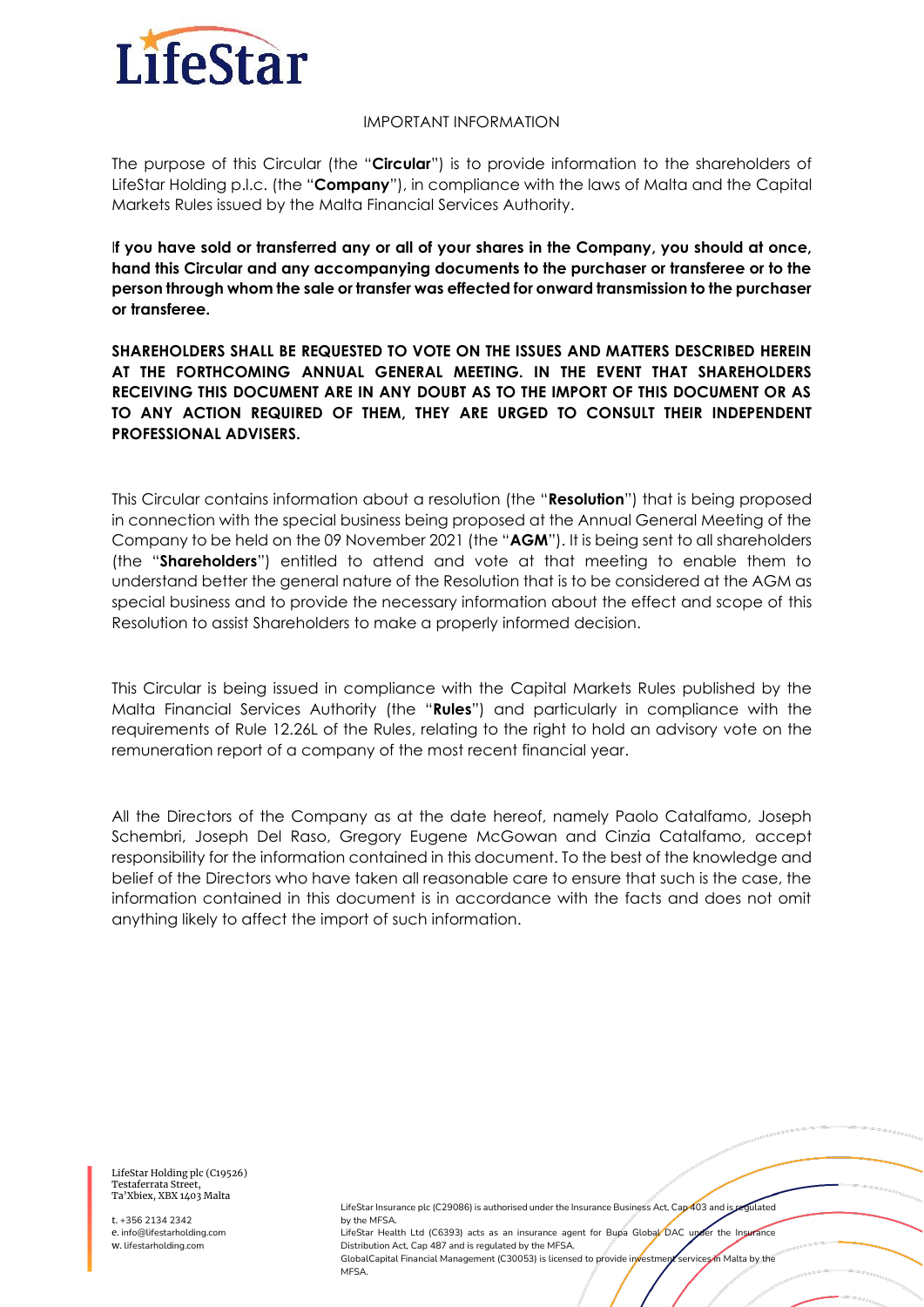

# **1. INTRODUCTION**

An Annual General Meeting of the Company has been convened to be held remotely on the 09 November 2021 at 1430 HRS (the "**AGM**").

This Circular is intended to explain to Shareholders the import of the special business that is required to be addressed at the AGM and to provide them with sufficient explanation to enable them to make informed decisions.

# **2. THE RESOLUTION**

The Shareholders are being requested to consider, and if deemed fit, approve five (5) resolutions during the AGM. All of the resolutions constitute Ordinary Business. One (1) of the resolutions constitutes Special Business and is being put forward within the items of the agenda of the AGM for an advisory vote. An advisory vote means a non-binding vote which makes heard the general opinion of shareholders in regard to the issue at hand.

Details of the Resolution constituting Special Business are provided below.

# **2.1. Resolution 5: Approval of the Remuneration Statement included within the Annual Report of the Company for the financial year ended 31 December 2020**

## *2.1.1. Proposed text of the Resolution:*

To approve the Remuneration Statement published as part of the Annual Report of the Company for the financial year ended 31 December 2020.

## *2.1.2. Purpose of Resolution*

The purpose of this resolution is to obtain the approval of the shareholders of the company on the Remuneration Statement published as part of the Annual Report of the Company.

## *2.1.3. The Resolution Explained*

In accordance with provisions set out in Chapter 12 of the Rules transposing the relevant provisions of Directive (EU) 2017/828 of the European Parliament and of the Council of 17 May 2017 (the 'Shareholder Rights Directive II'), the Company's Remuneration Policy for Directors was drawn up in terms of Rule 12.26A et seq. This was approved during the last annual general meeting of the Company held 09 October 2020.

LifeStar Holding plc (C19526) Testaferrata Street, Ta'Xbiex, XBX 1403 Malta

t. +356 2134 2342 e. info@lifestarholding.com w. lifestarholding.com

LifeStar Insurance plc (C29086) is authorised under the Insurance Business Act, Cap 403 and is regulated by the MFSA. LifeStar Health Ltd (C6393) acts as an insurance agent for Bupa Global DAC under the Insurance Distribution Act, Cap 487 and is regulated by the MFSA. GlobalCapital Financial Management (C30053) is licensed to provide investment services in Malta by the M<sub>FS</sub>A